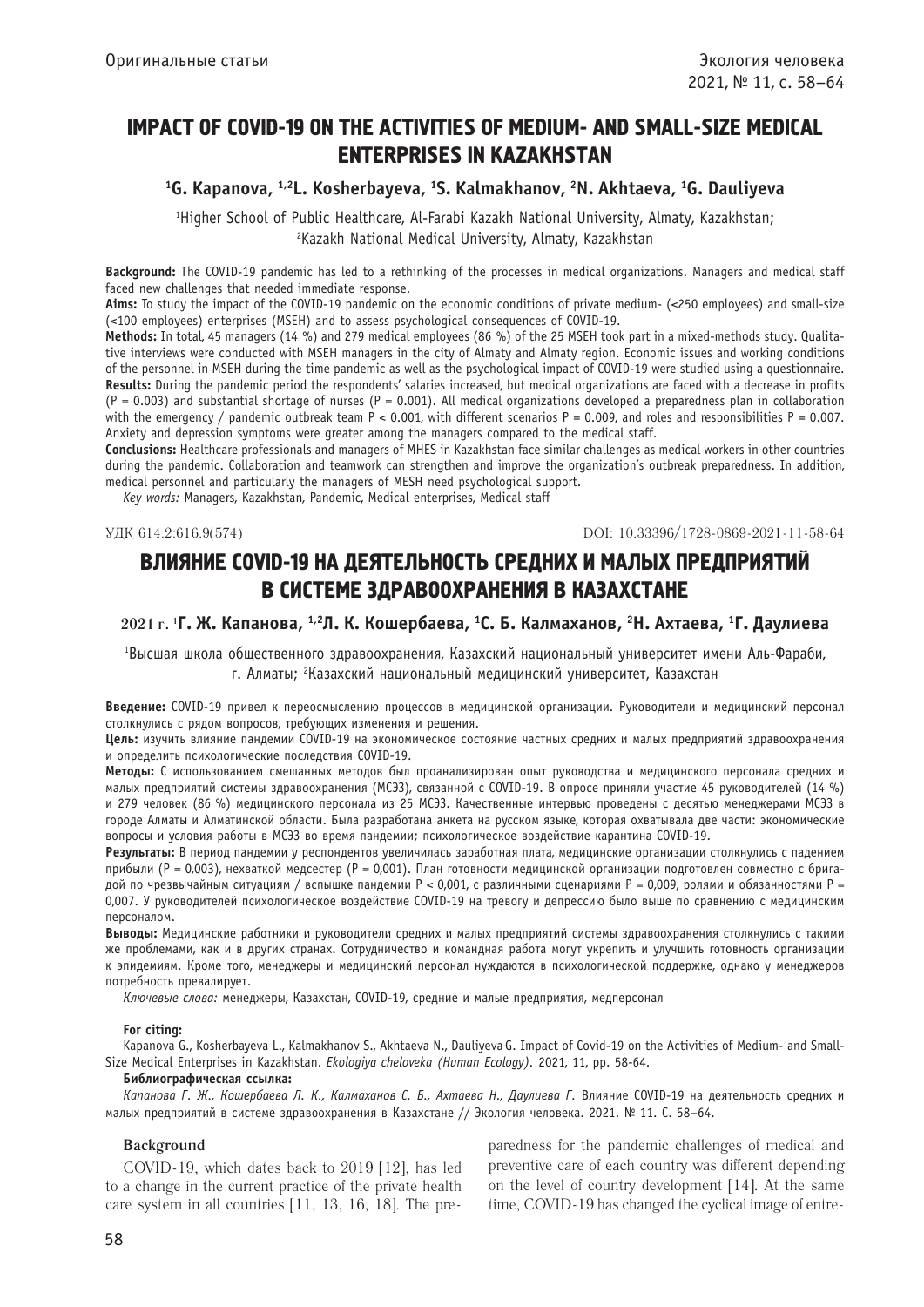# Ekologiya cheloveka (Human Ecology) 2021, 11, pp. 58-64

preneurship by introducing changes and restructuring of business processes [5, 14]. Managers with creative ideas were able to move from offline to online mode [20, 22]. There are a number of organizations that have been able to make a profit, while the main business environment has suffered various levels of losses [1].

In Kazakhstan, small and medium-sized businesses in the health sector began to expand through changes in the financing of the health care system [17]. The transition from a budget model to insurance medicine allowed private medical organizations to participate in tenders and purchase medical services for the population. The development of a competitive environment has made it possible to expand the competitive environment [23]. However, to date, it has not been studied how much the pandemic has made changes in the life of small and medium-sized businesses in the healthcare system.

The purpose is to study the economic and work condition of medium and small enterprises in the health care system and determination of the psychological consequences of COVID-19.

### **Methods**

### *Study design and sample*

This mixed-methods study analysed managers and medical staffs of the medium and small enterprises of healthcare system (MSEH) experiences of the Covid-19. In survey attend 45 managers (14  $\%$ ) and 279 (86  $\%$ ) medical staffs in MSEH. Qualitative interviews were conducted with ten manager's MSEH (with less than 10 employees) in regions across the Almaty city and Almaty oblast.

More specifically, the analysis focused on the economic issue of MSEH under quarantine conditions, the conditions for medical staffs during a pandemic, the impact of having a preparedness plan on overcoming an organization's crisis, how provided updated information, the protection and support of medical staffs, the availability of timely information and psychological impact of the COVID-19. The psychological impact of quarantine on medical staffs and managers MSEH was studied using the Beck Depression Inventory (BDI) and the Beck Anxiety Inventory (BAI) [19].

The use of quantitative and qualitative methods allows a more in-depth study of the issue under study [21].

Managers and medical staffs of the MSEH informed that participation was voluntary before they answered questionnaire and interviews. Moreover, participants informed about the objectives of the study, the questions and duration of the questionnaire and the possibility of leaving the study at any time.

The study was approved by the local ethical committee of Faculty medicine and Health Care No 2668/5 in 01.10.2020 (Al-Farabi Kazakh National University).

### *Data sources*

Contact with hospital staff and managers was organised through the Department of Public Health of the city of Almaty and Department of Health of the Almaty oblast. Medical organizations for each region were included with a coverage of 10  $\%$  (due to limited

time), thus the Department sent a letter to the heads of medical organization in Almaty (18) and in Almaty oblast (7), where asking them to invite their managers and medical staffs to participate in the survey.

Contact information was provided for those staff to obtain additional information on the survey and to indicate their interest in participating. Expressions of interest were received from staffs of all 25 medical organizations. A questionnaire in Russian was developed that covered two parts: the economic issue and work condition in MSEH during a pandemic time and the psychological impact of the COVID-19 quarantine.

The questionnaire was pilot tested with five managers and ten medical staffs from three medical organizations who found all items to be understandable and acceptable. The survey was conducted during July to August 2021 (period of the second wave of the highest incidence) with those staff who responded to the invitation, using an online Google platform, and paper based (at respondent's work place) depends on desire of participants.

Statistical processing was carried out using the SPSS 13 software (IBM, USA). Variables are presented as mean and standard deviation  $M \pm SD$ , and qualitative indicators in  $\%$ . The analysis of the frequency characteristics of qualitative indicators was carried out using non-parametric methods using the Pearson criterion  $(\chi^2)$ . Differences in the data were considered statistically significant at p < 0.05.

### *Qualitative interviews*

Semi-structured interviews were covered matters on which full answers had not been obtained in the survey. Background information; the manager's leadership role and impact of work on personal life and health. Interviewees were free to suggest and discuss further related issues.

Interviews were conducted on-line by mobile phone or zoom, depending on the preference of the interviewee, in September 2021. The duration of interviews was 25- 30 minutes. Interviewing was carried out on the basis of the methodology presented Graneheim and coauthors [9]. The interviews were recorded and the scripts were read several times for the researchers to familiarise themselves with the data, transcripts were encoded line by line, with codes assigned to each meaningful segment of text. Two researchers independently conducted a comparative analysis of transcripts, and identified similarities and differences in the answers from participants. At each stage, there was a discussion of the results and a consensus.

This research has been/was/is funded by the Science Committee of the Ministry of Education and Science of the Republic of Kazakhstan (Grant No IRN AP09562843 The psychological impact of COVID-19 on people employed in small and medium-sized businesses in the healthcare system in urban and rural areas).

### **Results**

# *The economic issue and work condition in MSEH during COVID-19*

During the pandemic period in comparison before the pandemic, respondents' wages increased by 1.3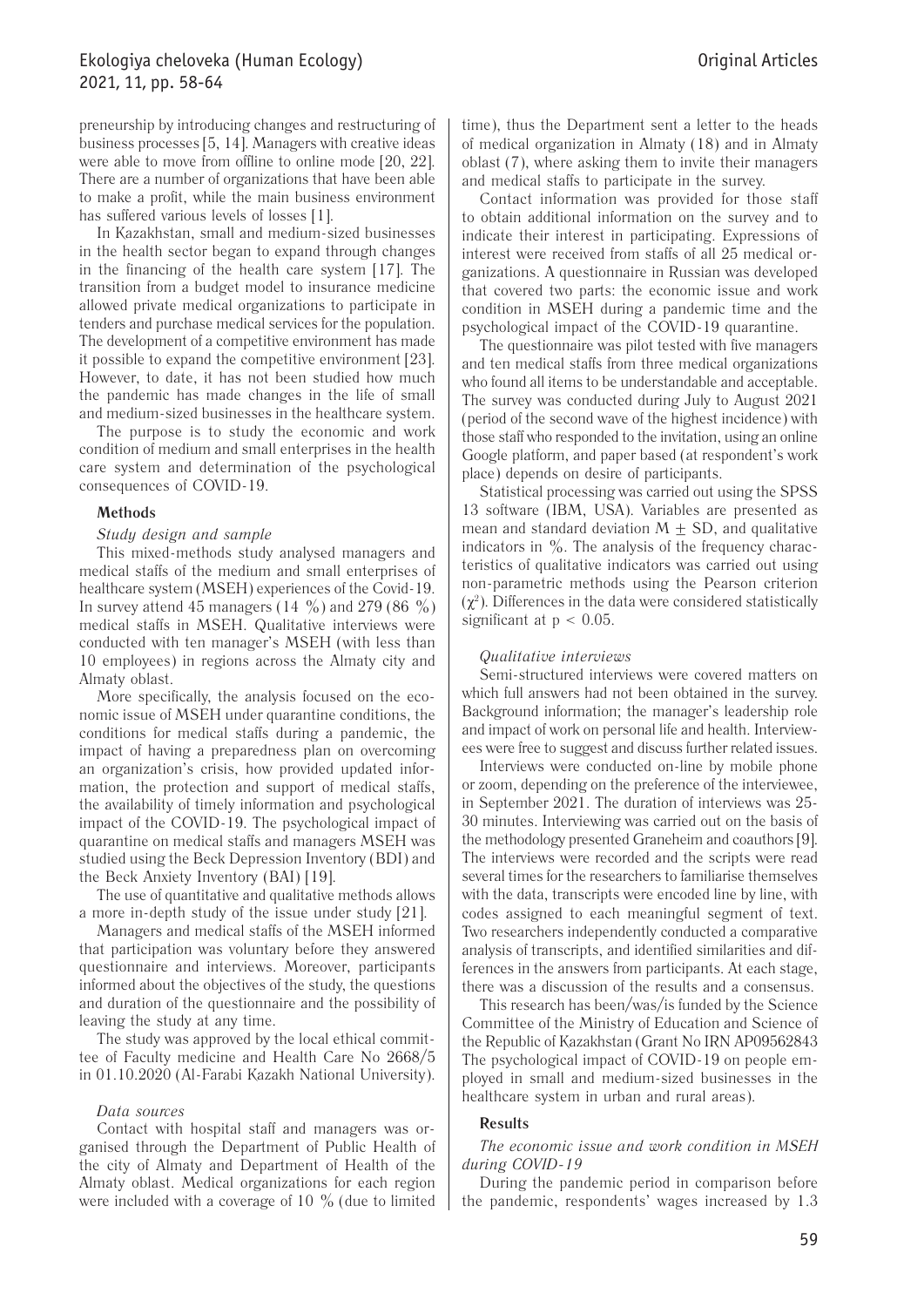times. According to respondents, in the context of COVID-19, medical organizations are faced with a decrease in profits  $35.5\%$  (MB  $36.9\%$ , SB  $33.3\%$ )  $P = 0.003$ , shortage of nurses 3.7 % (MB 1.0 %, SB 7.9 %)  $P = 0.001$ . In addition, medical organizations can solve the problem of lack of funds during COVID-19 by reducing staff salaries 13.9  $\%$  (SB 7.9  $\%$ , MB 17.7 %)  $P = 0.013$ , search for subsidies 14.5 % (SB 20.6 %, MB 10.6 %)  $P = 0.012$ , and government assistance 3.4 % (SB 6.3 %, MB 1.5 %) P = 0.019.

The medical organization must have a preparedness plan to cope with a crisis such as COVID-19 indicated 62.8  $\%$  respondents. (table 1).

A plan must be prepared: together with the emergency / pandemic outbreak team  $92.6 \% P < 0.001$ ; preparation of response measures for different scenarios 96.5 %  $P = 0.009$ ; determine who in the company will be included in the emergency / pandemic outbreak team 92.0  $\%$  P < 0.001; roles and responsibilities, as well as possible replacements  $96.2 \%$  P = 0.007;

*Table 1*

| Results of the MSEH survey on the economic situation during COVID-19                       |                |                        |                       |              |       |  |
|--------------------------------------------------------------------------------------------|----------------|------------------------|-----------------------|--------------|-------|--|
| Economic condition and working conditions                                                  | Answer         | Middle business<br>N(% | Small business<br>N(% | Total<br>N(% | P     |  |
| In your opinion, what problems does the company face in the context of COVID-19?           |                |                        |                       |              |       |  |
| Insufficient volume of production of oxygen stations                                       | No             | 193(97,5)              | 120(95,2)             | 313 (96,6)   |       |  |
|                                                                                            | Yes            | 5(2,5)                 | 6(4,8)                | 11(3,4)      | 0.278 |  |
|                                                                                            | Total          | 198(100,0)             | 126(100,0)            | 324 (100,0)  |       |  |
| Lack of nursing staff                                                                      | No             | 196(99,0)              | 116(92,1)             | 312 (96,3)   |       |  |
|                                                                                            | Yes            | 2(1,0)                 | 10(7,9)               | 12(3,7)      | 0.001 |  |
|                                                                                            | Total          | 198(100,0)             | 126(100,0)            | 324 (100,0)  |       |  |
| Decrease in demand                                                                         | No             | 137(69,2)              | 95(75,4)              | 232 (71,6)   | 0.227 |  |
|                                                                                            | Yes            | 61(30,8)               | 31(24,6)              | 92(28,4)     |       |  |
|                                                                                            | Total          | 198(100,0)             | 126(100,0)            | 324(100,0)   |       |  |
| Reduction in the number of employees                                                       | $\rm No$       | 109(55,1)              | 77(61,1)              | 186(57,4)    | 0.282 |  |
|                                                                                            | Yes            | 89 (44,9)              | 49 (38,9)             | 138(42,6)    |       |  |
|                                                                                            | Total          | 198(100,0)             | 126(100,0)            | 324 (100,0)  |       |  |
| Cut in profits                                                                             | No             | 125(63,1)              | 84 (66,7)             | 209(64,5)    |       |  |
|                                                                                            | Yes            | 73 (36,9)              | 42(33,3)              | 115(35,5)    | 0.517 |  |
|                                                                                            | Total          | 198(100,0)             | 126(100,0)            | 324 (100,0)  |       |  |
| Reduction of services for chronic patients                                                 | No             | 145(73,2)              | 110(87,3)             | 255 (78,7)   |       |  |
|                                                                                            | Yes            | 53(26,8)               | 16(12,7)              | 69(21,3)     | 0.003 |  |
|                                                                                            | Total          | 198(100,0)             | 126(100,0)            | 324 (100,0)  |       |  |
| Financial                                                                                  | N <sub>0</sub> | 61(30,8)               | 45(35,7)              | 106(32,7)    |       |  |
|                                                                                            | Yes            | 137(69,2)              | 81 (64,3)             | 218 (67,3)   | 0.359 |  |
|                                                                                            | Total          | 198(100,0)             | 126(100,0)            | 324 (100,0)  |       |  |
|                                                                                            | N <sub>0</sub> | 184 (92,9)             | 117(92,9)             | 301 (92,9)   |       |  |
| Supply chain disruption                                                                    | Yes            | 14(7,1)                | 9(7,1)                | 23(7,1)      | 0.980 |  |
|                                                                                            |                | 198(100,0)             | 126(100,0)            | 324 (100,0)  |       |  |
| In your opinion, how can your business solve the problem of lack of funds during COVID-19? |                |                        |                       |              |       |  |
|                                                                                            | N <sub>0</sub> | 158 (79,8)             | 109(86,5)             | 267 (82,4)   | 0.122 |  |
| Business closure to reduce costs and manage cash deficits                                  | Yes            | 40(20,2)               | 17(13,5)              | 57(17,6)     |       |  |
|                                                                                            | Total          | 198(100,0)             | 126(100,0)            | 324 (100,0)  |       |  |
|                                                                                            | No             | 195(98,5)              | 118(93,7)             | 313 (96,6)   |       |  |
| In addition to the help from the state, it will not dare                                   | Yes            | 3(1,5)                 | 8(6,3)                | 11(3,4)      | 0.019 |  |
|                                                                                            | Total          | 198(100,0)             | 126(100,0)            | 324 (100,0)  |       |  |
| Search for subsidies                                                                       | No             | 177 (89,4)             | 100(79,4)             | 277 (85,5)   |       |  |
|                                                                                            | Yes            | 21(10,6)               | 26(20,6)              | 47(14,5)     | 0.012 |  |
|                                                                                            | Total          | 198(100,0)             | 126(100,0)            | 324(100,0)   |       |  |
| Development of a strategy to overcome the lack of funds                                    | No             | 86 (43,4)              | 53(42,1)              | 139(42,9)    |       |  |
|                                                                                            | Yes            | 112(56,6)              | 73 (57,9)             | 185(57,1)    | 0.808 |  |
|                                                                                            | Total          | 198(100,0)             | 126(100,0)            | 324 (100,0)  |       |  |
|                                                                                            | No             | 163(82,3)              | 116(92,1)             | 279(86,1)    |       |  |
| Reduction of staff salaries                                                                |                | 35(17,7)               | 10(7,9)               | 45(13,9)     | 0.013 |  |
|                                                                                            | Total          | 198(100,0)             | 126(100,0)            | 324 (100,0)  |       |  |
| Dismissal of employees                                                                     | $\rm No$       | 149(75,3)              | 105(83,3)             | 254 (78,4)   |       |  |
|                                                                                            | Yes            | 49 (24,7)              | 21(16,7)              | 70(21,6)     | 0.085 |  |
|                                                                                            | Total          | 198(100,0)             | 126(100,0)            | 324 (100,0)  |       |  |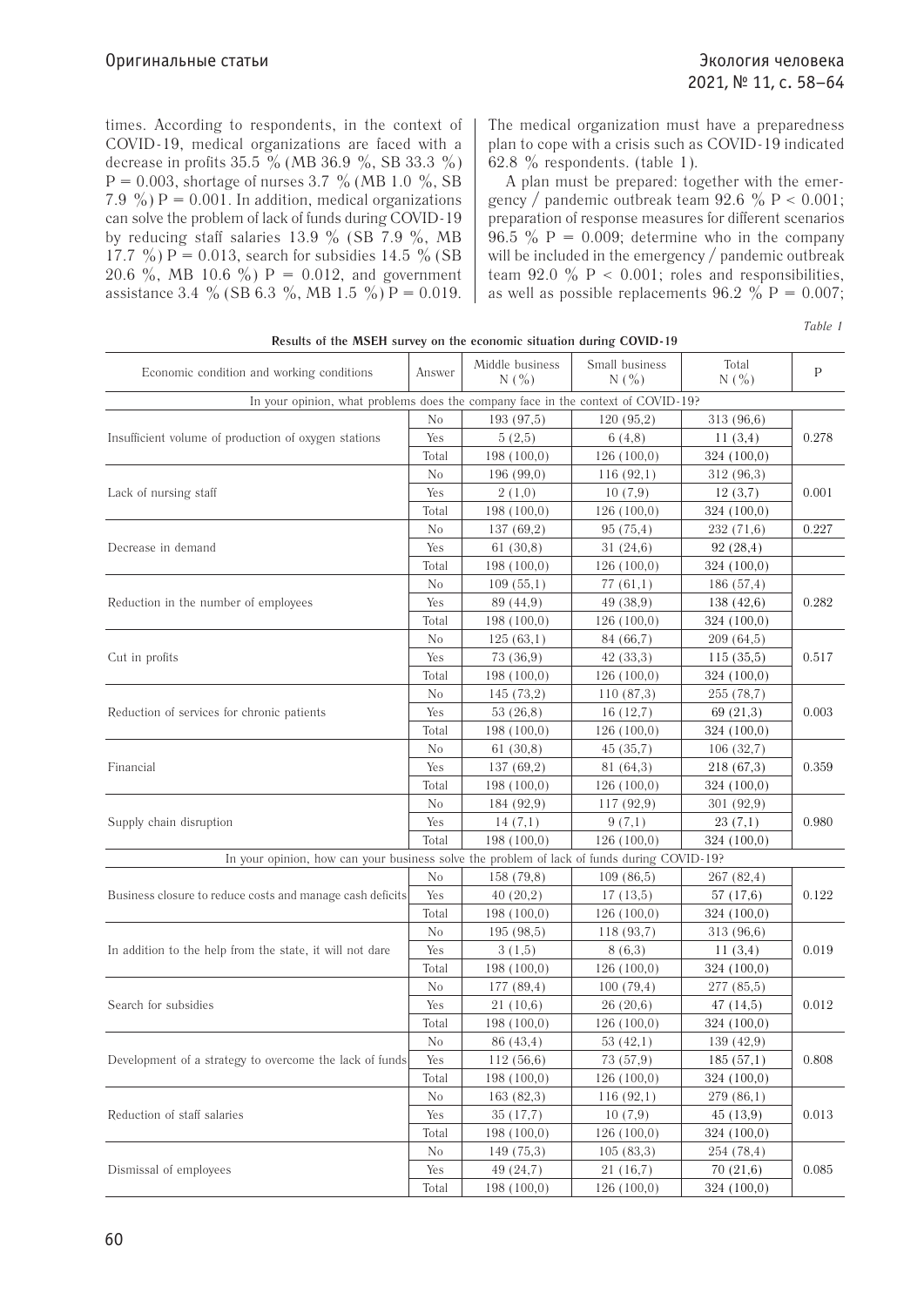# Ekologiya cheloveka (Human Ecology) 2021, 11, pp. 58-64

| Crisis preparedness plan activities                                                                    |                                |                    |          |             |              |                        |  |  |
|--------------------------------------------------------------------------------------------------------|--------------------------------|--------------------|----------|-------------|--------------|------------------------|--|--|
| Measures                                                                                               | Agree                          | Partially<br>agree | Disagree | Total       | $\mathsf{P}$ | Did not<br>participate |  |  |
|                                                                                                        | $N($ %)                        |                    |          |             |              |                        |  |  |
| Availability of uniform information for all employees                                                  | 312<br>(100, 0)                |                    |          | 312 (100,0) |              | 12(3,7)                |  |  |
| Preparing a plan with the emergency $/$ pandemic out-<br>break team                                    | 301 (92,9)                     | 11(3,4)            | 12(3,7)  | 324(100,0)  | 0,001        |                        |  |  |
| Prepare responses for different scenarios: - moderate<br>pandemic - severe pandemic                    | 301 (96,5)                     | 11(3,5)            |          | 312(100,0)  | 0,009        | 12(3,7)                |  |  |
| Provide for various schemes of work, from normal operat-<br>ing to special / emergency modes           | $289(89,2)$ 35 (10,8)          |                    |          | 324 (100,0) | 0,707        |                        |  |  |
| Provide for various schemes of work, suspension of activi-<br>ties for safety reasons                  | 289 (89,2)                     | 35(10,8)           |          | 324 (100,0) | 0,707        |                        |  |  |
| Actions required to prepare, respond and recover from<br>a disaster                                    | $267(85,3)$ 46 (14,7)          |                    |          | 313(100,0)  | 0,083        | 11(3,4)                |  |  |
| Determine who in the company will be part of the emer-<br>gency / pandemic outbreak team               | 278 (92,4)                     | 23(7,6)            |          | 301(100,0)  | 0,001        | 23(7,1)                |  |  |
| Roles and responsibilities, and possible replacements                                                  | 312 (96,3)                     | 12(3,7)            |          | 324(100,0)  | 0,007        |                        |  |  |
| Prepare a directory of all external contacts / stakeholders<br>your organization works with            | 277 (92,0)                     | 24(8,0)            |          | 301 (100,0) | 0,135        | 23(7,1)                |  |  |
| Communicating to employees, suppliers, customers,<br>stakeholders and the media that the plan exists   | 266 (88,4)                     | 35(11,6)           |          | 301 (100,0) | 0,092        | 23(7,1)                |  |  |
| The responses that can be taken and which policies will<br>be supported                                | $266(88,4)$ 35 (11,6)          |                    |          | 301(100,0)  | 0,823        | 23(7,1)                |  |  |
| Information on the rules for handling infected personnel,                                              | $279(86,1)$ 45 (13,9)          |                    |          | 324(100,0)  | 0,037        |                        |  |  |
| On changes in personnel policy regarding business trips,<br>sick leave and compensation for temporary  | $242(80,7)$ 58 (19,3)          |                    |          | 300(100,0)  | 0,032        | 24(7,4)                |  |  |
| Enabling IT and telecommunications networks, video<br>conferencing capabilities and other alternatives | 243 (80,7) [58 (19,3)]         |                    |          | 301(100,0)  | 0,063        | 23(7,1)                |  |  |
| Succession plans                                                                                       | 266 (88,7)                     | 34(11,3)           |          | 300(100,0)  | 0,627        | 24(7,4)                |  |  |
| How likely is the organization's core business or envi-<br>ronment to change                           | $278(89,1)$ 34 (10,9)          |                    |          | 312(100,0)  | 0,001        | 12(3,7)                |  |  |
| Development of plans for                                                                               | $242(80,7)$ 46 (15,3) 12 (4,0) |                    |          | 300(100,0)  | 0,001        | 24(7,4)                |  |  |
|                                                                                                        |                                |                    |          |             |              |                        |  |  |

**Crisis preparedness plan activities**

*Table 2*

information on the rules for handling infected personnel 85.6 %,  $P = 0.037$ ; on changes in personnel policy related to business trips, sick leave and temporary compensation 84.0  $\%$  P = 0.032; how likely the main activity or environment of the organization will change 88.7  $\%$ , P < 0.001; development of plans for potential new and emerging rice 84.0  $\%$  P < 0.001. Communication to employees, suppliers, customers, stakeholders and the media about the existence of the plan 92.0  $\%$  P = 0.092; responses that can be implemented and which policies will be supported 87.9 %  $P = 0.823$ ; inclusion of IT and telecommunication networks, the possibility of video conferencing and other alternatives 84.1 %  $P = 0.063$ ; succession plans 88.2 % P =  $0.627$  (table 2).

# *Psychological impact of the COVID-19*

Sum scores for anxiety ranged from 0 to 35 (Mean  $[M] = 8.05$ , Standard deviation  $[SD] = 10.16$ ). According to the Anxiety Scale, managers were  $(M =$ 13.69,  $SD = 8.58$ ) and medical staff ( $M = 7.14$ ,  $SD =$ 10.12). Thus, managers' anxiety was higher compared to medical staff on average  $6.55$  (P < 0.001). According to BAI, the level of anxiety from 0 to 9 points indicates the absence of anxiety, in our study it was  $64.2 \%$ , from 10 to 21 points indicates an insignificant level of anxiety  $25.3\%$  from  $22$  to  $35$  points correspond to an average severity of anxiety 10.5  $\%$ . A positive trend is the absence of very high anxiety among the respondents.

The cumulative depression scores ranged from 0 to 36  $(M = 9.98, SD = 10.02)$ . According to the Depression Scale, managers were  $(M = 12.78, SD = 10.33)$  and medical staff  $(M = 9.52, SD = 9.92)$ . Thus, depression among managers was higher in comparison with medical staff on average 3.26,  $P = 0.043$ . According to BDI scores below nine points, 67.7 % were considered normal, a score of 10-15 - mild depression (subdepression) was observed 7.4  $\%$ , 16-19 - moderate depression in 7.1  $\%$ , 20-29 - severe depression (moderate) 10.8 %, 30-63 - severe depression 7.1 % (table 3).

*Table 3*

**The level of anxiety and depression in different categories of workers**

| Mental condition   Managers                                                                     | Medical<br>staff | Total                                                                         |       |
|-------------------------------------------------------------------------------------------------|------------------|-------------------------------------------------------------------------------|-------|
| Anxiety level                                                                                   |                  | $\vert 13,69 \pm 8,58 \vert 7,14 \pm 0,12 \vert 8,05 \pm 10,16 \vert < 0,001$ |       |
| Depression level $\left  12,78 \pm 0,33 \right $ 9,52 $\pm$ 9,92 $\left  9,98 \pm 0,02 \right $ |                  |                                                                               | 0.043 |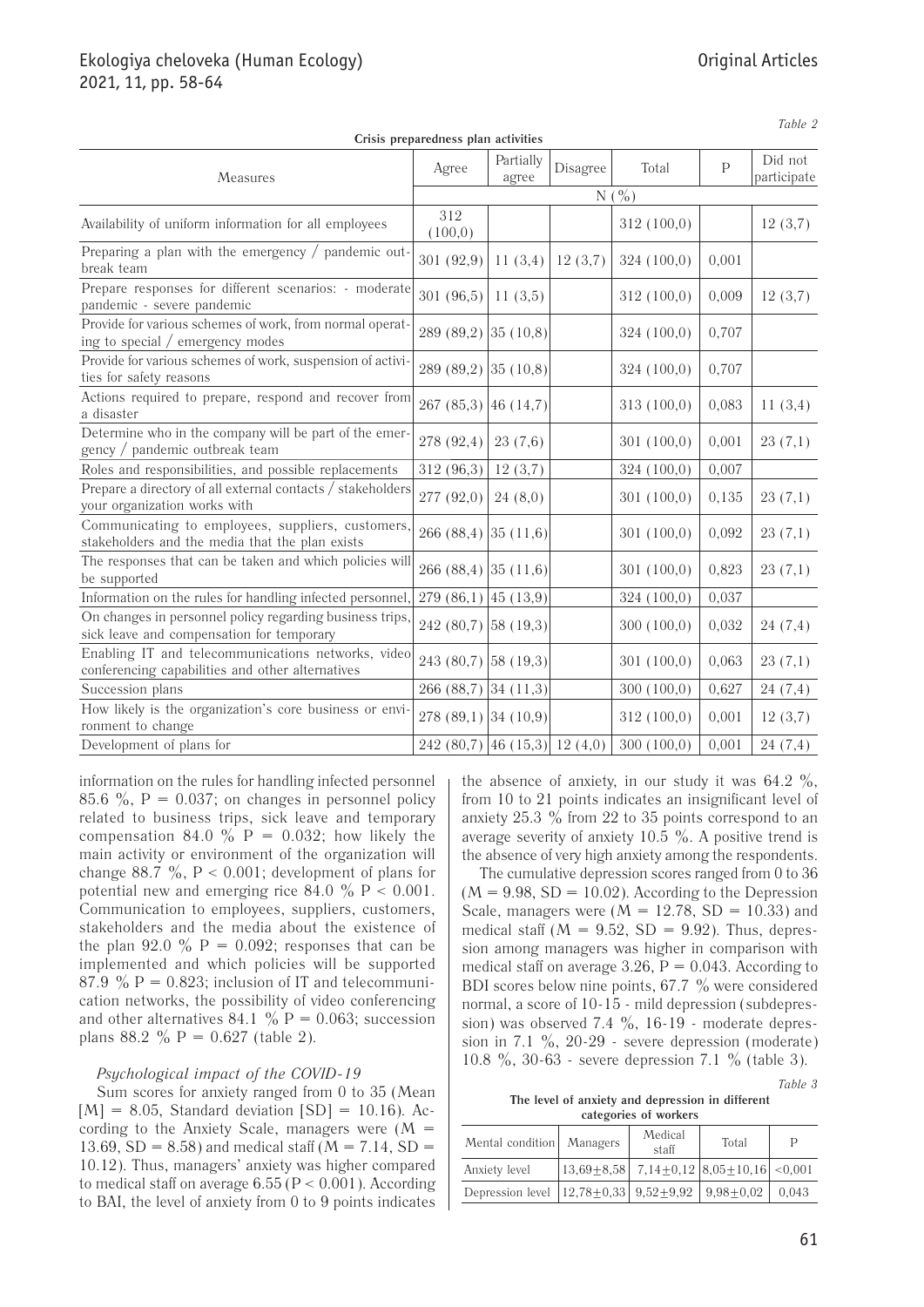# *Interviews with managers*

Totally ten top managers involved in interview, from small entrepreneurship six and middle entrepreneurship four. Age of the small entrepreneurship managers was  $43.22 + 7.21$ , middle  $51.01 + 11.31$ . The work experience as managers of the small entrepreneurship was  $13,71 + 6,53$  and middle  $19,11 + 8,58$ .

# *Leadership role of a manager*

Leadership qualities of a manager are often helped in professional activities. However, in the face of uncertainty as a covid, difficulties were associated with the access of qualitative and evidence-based information. The government tried its best to provide information support, but business processes were often subject to changes, which is associated with constant revision of the guidelines proposed by the government (IP 1 and 2).

Of course, the size of a medical organization affects the efficiency of its activities. It is difficult to manage a situation when the number of staff in the organization is small, and many cannot go to work due to illness or burnout is observed among the medical staff. In this case, it is very important to provide the staff with any kind of psychological support through colleagues, the invitation of a psychologist, group trainings (IP 3).

Working with families has an important effect, since everyone is afraid of infecting their close relatives, thereby moving away from the family, preferring to stay on processing, this aggravates the psychological state of employees, as well as the quality and productivity of the medical organization (IP 5 and 6).

The responsibility of the managers is to carry out prioritization, "like in a war, when many wounded arrive and the doctor triages according to the patient's condition." It was almost the same at the initial stages of covid, when it was necessary to make emergency decisions on revising the list of services, transferring a number of services to online mode, redirecting planned patients at a later date, and determining financial resources (IP 7).

Managers play a vital role in shaping the culture of the team and ensuring peak performance in all conditions. While specific job functions vary from manager to manager, many have similar responsibilities. Difficulty with covid was also associated with the uncertainty of the next outbreaks, as well as the difficulty of defining a goal and a way to achieve it, when it was difficult to agree on a consensus with stakeholders such as government, organizations for the supply of certain services and goods (IP 1, 8, 9).

Managers and medical staff were able to ensure collaborative teamwork. Perhaps this was influenced by the specifics of the activity, everyone understood that during a pandemic, additional conflicts and the need for mutual support were not needed (IP 1 and 10).

## *Impact of work on personal life and health* In the first period, it was difficult to find a balance

between work and home, mostly stayed at work. Insufficient knowledge about the path of spread of covid n constant uncertainty, an increase in the number of patients, questions from members of medical staff who were worried about their relatives required a review of the entire activities of the medical organization (IP 6).

In such a situation, it is important that managers of medical organizations can rally and exchange information with each other, thereby being able to identify the best experience, which allows them to react in a timely manner and at the same time not lose the quality of the services provided (IP 1, 2, 4 and 5).

Cohesive work allows you to effectively distribute work and find time for your family and your needs (IP 2).

Supporting family members and moving closer to work has helped maintain a balance between personal life and work, although it is very difficult to find time for your needs during the initial period of a pandemic or during outbreaks (IP 3, 8, 9).

The period of the pandemic has unambiguously affected the health of managers and medical staff. Constant stress, every death leaves a bad residue in the heart, emotions. Even if you don't voice, we see in each other's eyes (IP 4, 6, 7).

A feeling of constant fatigue, high tension, a state of anxiety took place, and more than once the thought came to give up everything, but our colleagues could not follow us, and their support helped to move further along the course (IP 5, 10).

# **Discussion**

McConnell D, Wilkinson D. Having considered schemes of compensation without fault for harm caused by the epidemic, and pay for hazards for the risks and burden of work during an epidemic, concluded the need to provide additional pay to key workers during an epidemic [17]. In our results we identify that in pandemic period the wages increased in MSEH. The shortage of nurses was identified by a number of researchers [15, 24], respondents of our research noted that the availability of a sufficient number of nurses is important for the preparedness of a medical organization for outbreaks.

Preparing a healthcare organization in a pandemic has been accompanied by a review of processes, for example a hospital in New York has redefined emergency planning, staffing, ethics and staff well-being [10] or the introduction of telemedicine, has contributed to an increase in the volume of continuous services [12, 16, 25]. Our respondents noted that it is important to have a preparedness plan that will actually reduce adverse events.

Numerous studies have identified the presence of depression and anxiety among medical personnel and managers during a pandemic, and it has been proposed to develop mechanisms to reduce it [8, 13]. We found that anxiety and depression were higher among managers in comparison with medical staff on average 6.55  $P < 0.001$  and 3.26,  $P = 0.043$ , respectively.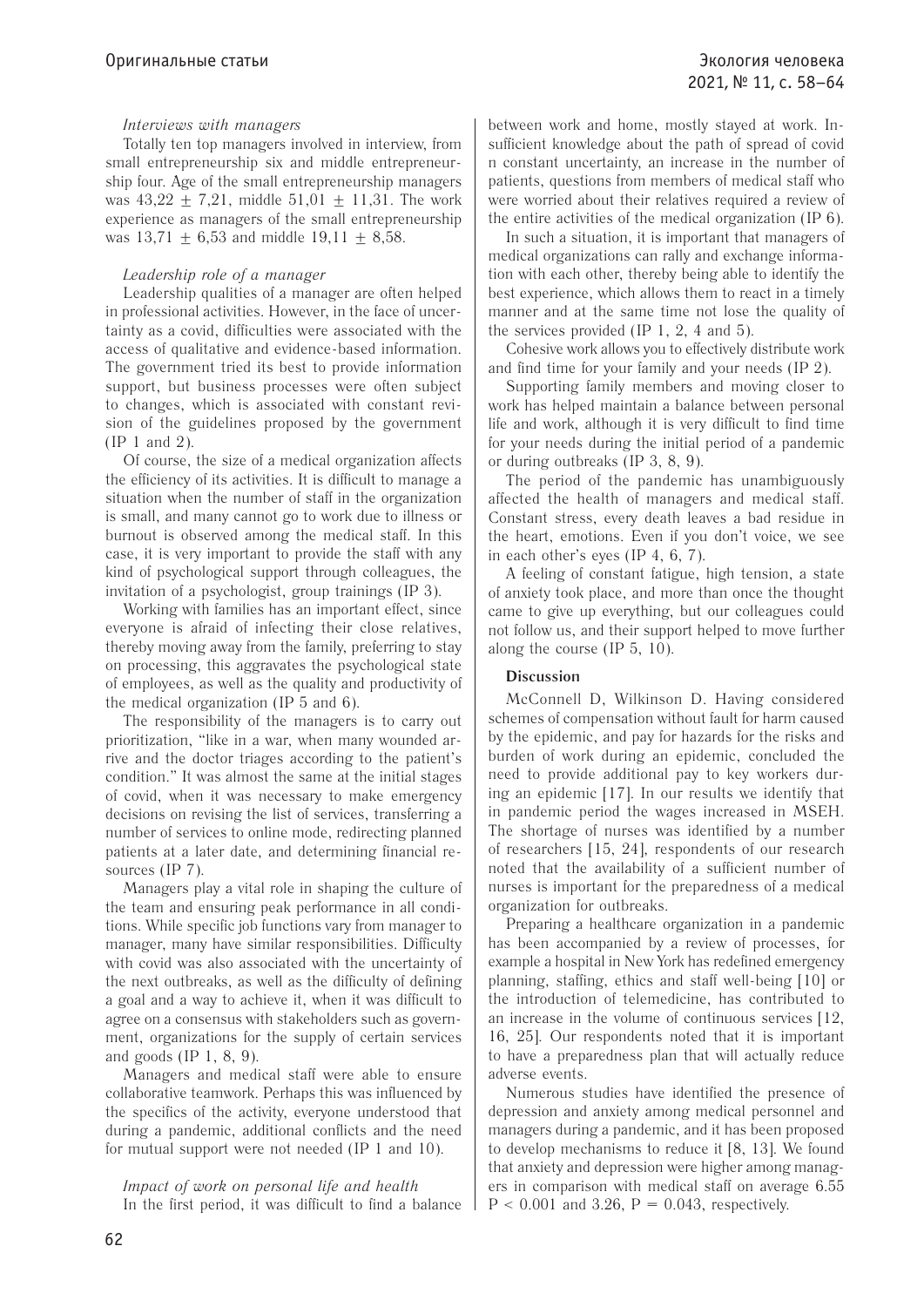# **Conclusions**

1. The healthcare professionals and managers of the medium and small enterprises of healthcare system faced similar challenges as in other countries.

2. During the pandemic period in comparison before the pandemic, some respondents' wages increased by 1.3 times. According to respondents, in the context of COVID-19, but medical organizations are faced with a decrease in profits 35.5 %

3. Collaboration and teamwork can strengthen and improve the organization's outbreak preparedness.

4. The managers' anxiety was higher compared to medical staff. In addition, the need for psychological support of both managers and medical staff is identified, however the need for managers prevails.

#### **Ethical Approval**

Approved by local ethical committee of Faculty medicine and Health Care No 2668/5 in 01.10.2020 (Al-Farabi Kazakh National University).

#### **Authorship**

Gulnara Kapanova - prepared the first version of the article or significantly revised it for important intellectual content; Lyazzat Kosherbayeva - made a significant contribution to the concept and design of the study, obtaining, analyzing and interpreting data; Sundetgali Kalmakhanov - prepared the first version of the article or significantly revised it for important intellectual content; Nazgul Akhtaeva - finally approved the manuscript sent to the editor; Galiya Dauliyeva - prepared the second version of the article and participated in the analysis of questionnaires on the economic side.

The authors declare they have no competing interests.

Gulnara Kapanova - ORCID 0000-0002-6521-6836 Lyazzat Kosherbayeva - ORCID 0000-0001-8376-4345 Sundetgali Kalmakhanov - ORCID 0000-0001-5198-5506 Nazgul Akhtaeva - ORCID 0000-0002-0835-9814 Galiya Dauliyeva - ORCID 0000-0001- 8233-9830

#### **References**

1. Adam NA, Alarifi G. Innovation practices for survival of small and medium enterprises (SMEs) in the COVID-19 times: the role of external support. *J Innov Entrep.* 2021, 10, p. 15. https://doi.org/10.1186/s13731-021-00156-6.

2. Besirli A, Erden SC, Atilgan M, Varlihan A, Habaci MF, Yeniceri T, Isler AC, Gumus M, Kizileroglu S, Ozturk G, Ozer OA, Ozdemir HM. The Relationship between Anxiety and Depression Levels with Perceived Stress and Coping Strategies in Health Care Workers during the COVID-19 Pandemic. *Sisli Etfal Hastan Tip Bul.* 2021 Mar 17, 55 (1), pp. 1-11. doi: 10.14744/SEMB.2020.57259. PMID: 33935529; PMCID: PMC8085458.

3. Cag Y, Erdem H, Gormez A, et al. Anxiety among frontline health-care workers supporting patients with COVID-19: A global survey. *Gen Hosp Psychiatry.* 2021, 68, pp. 90-96. doi: 10.1016/j.genhosppsych.2020.12.010.

4. Coccia M. Preparedness of countries to face covid-19 pandemic crisis: Strategic positioning and underlying structural factors to support strategies of prevention of pandemic threats. *Environ Res.* 2021 Jul 16, 203, p. 111678. doi: 10.1016/j. envres.2021.111678. Epub ahead of print. PMID: 34280421; PMCID: PMC8284056.

5. Donthu N, Gustafsson A. Effects of COVID-19 on business and research. *J Bus Res.* 2020 Sep, 117, pp. 284- 289. doi: 10.1016/j.jbusres.2020.06.008. Epub 2020 Jun 9. PMID: 32536736; PMCID: PMC7280091.

6. Faria G, Virani S, Shaeir M, Velazquez-Ruta P, Tadros BJ, Arealis G, Dhinsa BS, Relwani J. COVID-19 - Changes in the presentation and management of shoulder and elbow trauma in a UK district general hospital orthopaedic department. *Shoulder Elbow.* 2021 Feb, 13 (1). Pp. 12-17. doi: 10.1177/1758573220977028. Epub 2020 Dec 6. PMID: 33747137; PMCID: PMC7905520.

7. Government of the Republic of Kazakhstan. State Healthcare Development Program, "Densaulyk" for 2016- 2019. *Approved Government Decree No. 634*. Astana: October 15, 2018. Available at: http://adilet.zan.kz/rus/docs/ P1800000634 (accessed 19 January, 2021).

8. Graf-Vlachy L, Sun S, Zhang SX. Predictors of managers' mental health during the COVID-19 pandemic. *Eur J Psychotraumatol.* 2020 Nov 6, 11 (1), p. 1834195. doi: 10.1080/20008198.2020.1834195. PMID: 33244365; PM-CID: PMC7682649.

9. Graneheim UH, Lindgren BM, Lundman B. Methodological challenges in qualitative content analysis: A discussion paper. *Nurse Educ Today.* 2017 Sep, 56, pp. 29-34. doi: 10.1016/j.nedt.2017.06.002. Epub 2017 Jun 17. PMID: 28651100.

10. Griffin KM, Karas MG, Ivascu NS, Lief L. Hospital Preparedness for COVID-19: A Practical Guide from a Critical Care Perspective. *Am J Respir Crit Care Med.* 2020 Jun 1, 201 (11), pp. 1337-1344. doi: 10.1164/rccm.202004-1037CP. PMID: 32298146; PMCID: PMC7258631.

11. Hatch BA, Ferrara L, Dickinson C, Stock I, Carney PA, Fagnan LJ. The Importance of Practice Facilitation in Primary Care When Pandemic Takes Hold: Relationships of Resilience. *J Prim Care Community Health.* 2021 Jan-Dec, 12, 21501327211014093. doi: 10.1177/21501327211014093. PMID: 33928813; PMCID: PMC8114255.

12. He F, Deng Y, Li W. Coronavirus disease 2019: What we know? *J Med Virol.* 2020 Jul. 92 (7), pp. 719-725. doi: 10.1002/jmv.25766. Epub 2020 Mar 28. PMID: 32170865; PMCID: PMC7228340.

13. Kendzerska T, Zhu DT, Gershon AS, et al. The Effects of the Health System Response to the COVID-19 Pandemic on Chronic Disease Management: A Narrative Review. *Risk Manag Healthc Policy.* 2021, 14, pp. 575-584. Published 2021 Feb 15. doi: 10.2147/RMHP.S293471.

14. Klein VB, Todesco JL. COVID-19 crisis and SMEs responses: The role of digital transformation. *Knowledge and Process Management.* 2021, 28 (2), pp. 117-133. doi: 10.1002/kpm.1660.

15. Lin Y, Hu Z, Danaee M, Alias H, Wong LP. The Impact of the COVID-19 Pandemic on Future Nursing Career Turnover Intention Among Nursing Students. *Risk Manag Healthc Policy.* 2021, 14, pp. 3605-3615. Published 2021 Aug 27. doi:10.2147/RMHP.S322764.

16. Mboua CP, Keubo FRN, Fouaka SGN. Anxiété et dépression associées à la prise en charge de la COVID-19 chez les personnels de santé au Cameroun [Anxiety and Depression Associated with the Management of COVID-19 Among Healthcare workers in Cameroon]. *Evol Psychiatr (Paris).* 2021 Mar, 86 (1), pp. 131-139. French. doi: 10.1016/j. evopsy.2020.11.002. Epub 2020 Dec 9. PMID: 33318714; PMCID: PMC7724313.

17. McConnell D, Wilkinson D. Compensation and hazard pay for key workers during an epidemic: an argument from